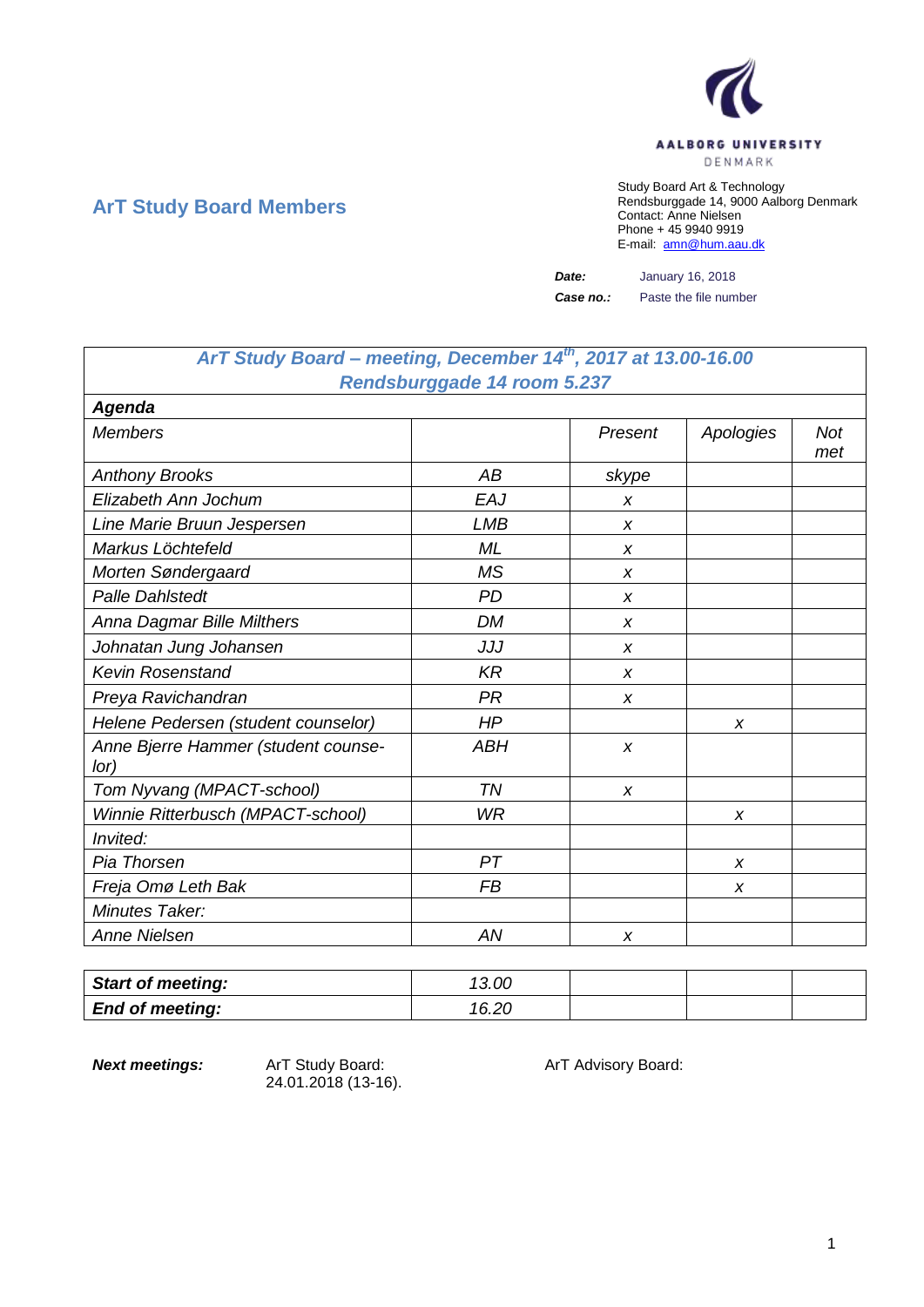

| Items: |                                                                                                                                                                                                                                                                         |  |  |
|--------|-------------------------------------------------------------------------------------------------------------------------------------------------------------------------------------------------------------------------------------------------------------------------|--|--|
| 1.     | Approval of Agenda 14.12.2017                                                                                                                                                                                                                                           |  |  |
|        | item 9. Postponed for next meeting.                                                                                                                                                                                                                                     |  |  |
|        | New item 9 Exhibition Initiative                                                                                                                                                                                                                                        |  |  |
| 2.     | Approval of Minutes 02.11.17                                                                                                                                                                                                                                            |  |  |
|        | 6. Dropout rate has improved (not rage)                                                                                                                                                                                                                                 |  |  |
|        | MS: It is not possible to have lectures together with MediAC and ArT - as it is a MA program. But<br>guest lectures can be for both MediAC and ArT.                                                                                                                     |  |  |
|        | MS promise that the room will be united after Easter.                                                                                                                                                                                                                   |  |  |
| 3.     | News:                                                                                                                                                                                                                                                                   |  |  |
| 3.a.   | <b>Head of Study (LMB)</b>                                                                                                                                                                                                                                              |  |  |
|        | Equipment is on its way for the Wood Lab and for Light Metal Work - will be available late spring<br>2018.                                                                                                                                                              |  |  |
|        | The Labs needs to be cleared up now – and made ready for the spring semester. Thomas Kristen-<br>sen will arrange a day for cleaning up.                                                                                                                                |  |  |
|        | The Erasmus agreement - AAU and Saxion University of Applied Science, Enschede, NL is now<br>signed and it is possible to go for exchange in fall 2018.                                                                                                                 |  |  |
|        | There has been made an agreement with SEA (Supporting Entrepeneuship at Aalborg University)<br>and ArT about developing the course in Art and Entrepreneurship. LMBJ tells that SEA will facilitate<br>the develpment and the new course will be ready for spring 2019. |  |  |
|        | Meeting with head of school, head of department and head of education (dean for HUM) about how<br>ArT is doing.                                                                                                                                                         |  |  |
|        | The agreement with external recruiters has stopped; ArT would like to continue this agreement,<br>as 6 students for ArT is a lot of finance.                                                                                                                            |  |  |
|        | LMBJ proposed to send out a letter to our own students about how they have heard about the<br>study, to reach out to international students.                                                                                                                            |  |  |
|        | PD mentioned that ArT should remember the Nordic countries, as they could benefit of the<br>study, language and place.                                                                                                                                                  |  |  |
|        | PR in public spaces – find out the budget for that.<br>$\qquad \qquad \blacksquare$                                                                                                                                                                                     |  |  |
| 3.b.   | <b>Students (DM)</b>                                                                                                                                                                                                                                                    |  |  |
|        | Press for results for written exam. AN reminds the teacher to send the results.                                                                                                                                                                                         |  |  |
| 3.c.   | <b>Students Supervisors (ABH/HP)</b>                                                                                                                                                                                                                                    |  |  |
|        | No news                                                                                                                                                                                                                                                                 |  |  |
| 3.d.   | <b>MPACT-School (TN/WBR)</b>                                                                                                                                                                                                                                            |  |  |
|        | Status meeting with the Pro-Dean, Head of Department and Head of MPACT School - ArT is doing<br>well.                                                                                                                                                                   |  |  |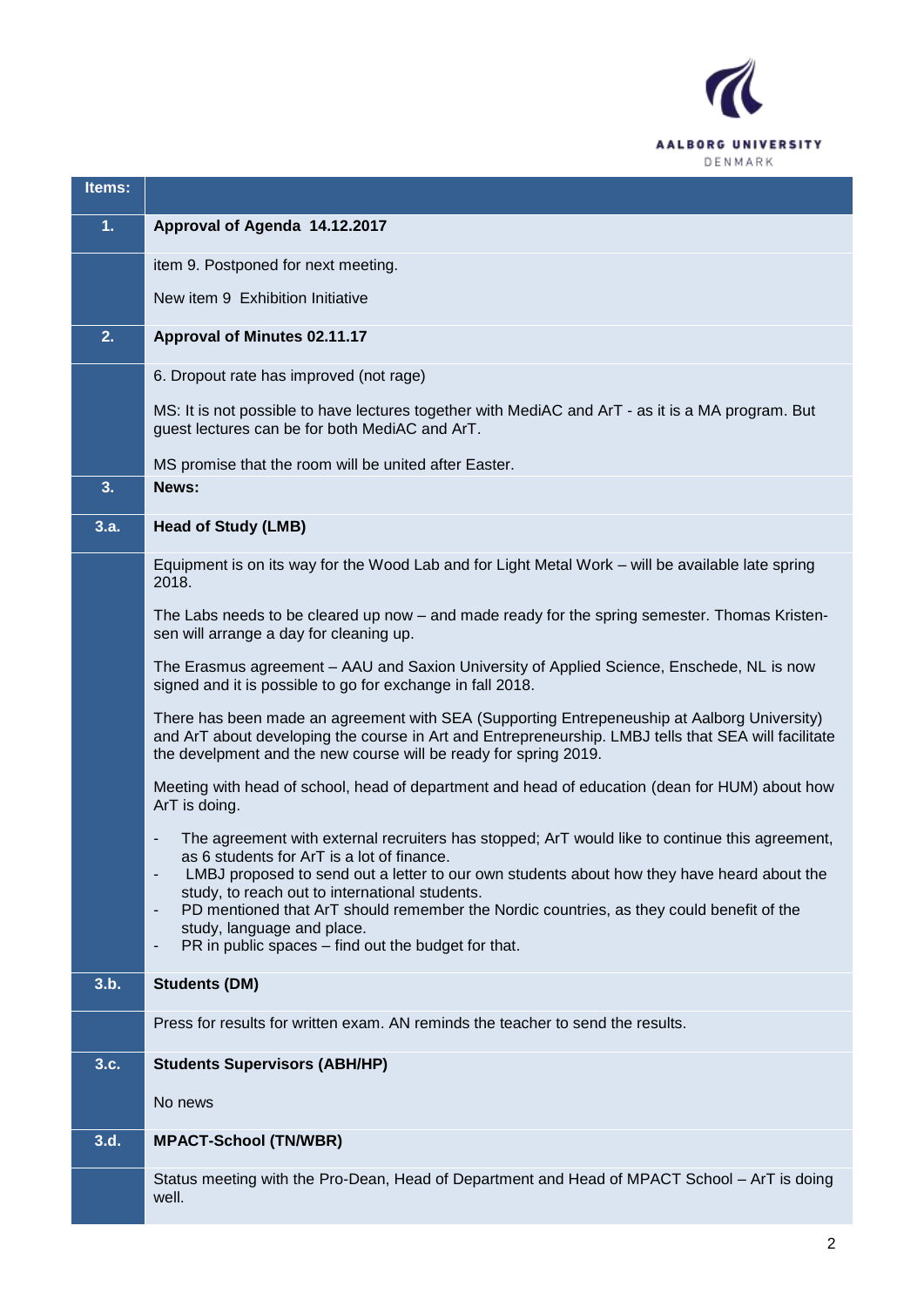

General data protection – will be huge item this year according the new regulations.

It is important to protect the private information that is available – AAU has to follow the new regulation about legislation.

Has to be fulfilled May 2018 and AAU has to prove that the data is protected according the regulation.

A distinction is made between AAU's responsibility and/or whether it is the student's responsibility. Depending on who is sending?

- Administration about students
- **Research**
- Not about us protection data but also the future of the study.

Database for modules and Study Regulation.

The Study Regulation is in a PDF at the faculty webpage. They are being moved into a common database for the entire university. In that way all regulation will be corrected one place and update the programme at once.

**Semester Guides Spring 2018, ArT2, ArT4 and ArT6**

Received status documents from the coordinators at ArT2, ArT4 and ArT6.

For final approval there will be an e-mail hearing about the semester guides.

Hearing has to be over January 4, 2018 – 2 days for comments and final approval - January 10, 2018. Days for updating at moodle so it is ready for January 15.

## **5. Study Environment Evaluation 2017** Appendix

The board is asking for a questionnaire and report in English as ArT is an English spoken education.

The location is to sterilize, noisy and messy environment. Difficult to find a quiet room to work in.

- Stress that everybody clear their stuff.
- Noise under group work/discussion is very interrupting possibility to get some material to hang in the group room to lower the sound.
- Better acoustics TB has some material to be tested out.
- ArT Study Board must send out instructions to clear all room and to use all spaces in a proper manner.
- Bathroom cleaning the note is not recognized amongst the students in the study board.
- Extra trash cans into the room that are divided
- AV equipment in ArT5/6 room.
- If any problem in the building according the rooms please use the AAU-APP.

## **6. Dimittendundersøgelser HUM 2017 - BA-uddannelsen i oplevelsesteknologi**

High number that are working in a private cultural work.

Very wide area – but not many job to apply for – big competition with other students and other programs from AAU.

ArT perform badly on the Entrepreneurship – page 33 – and the modules will be changed next spring.

**7. Evaluation of RUS/Study Start (Student Counselors)**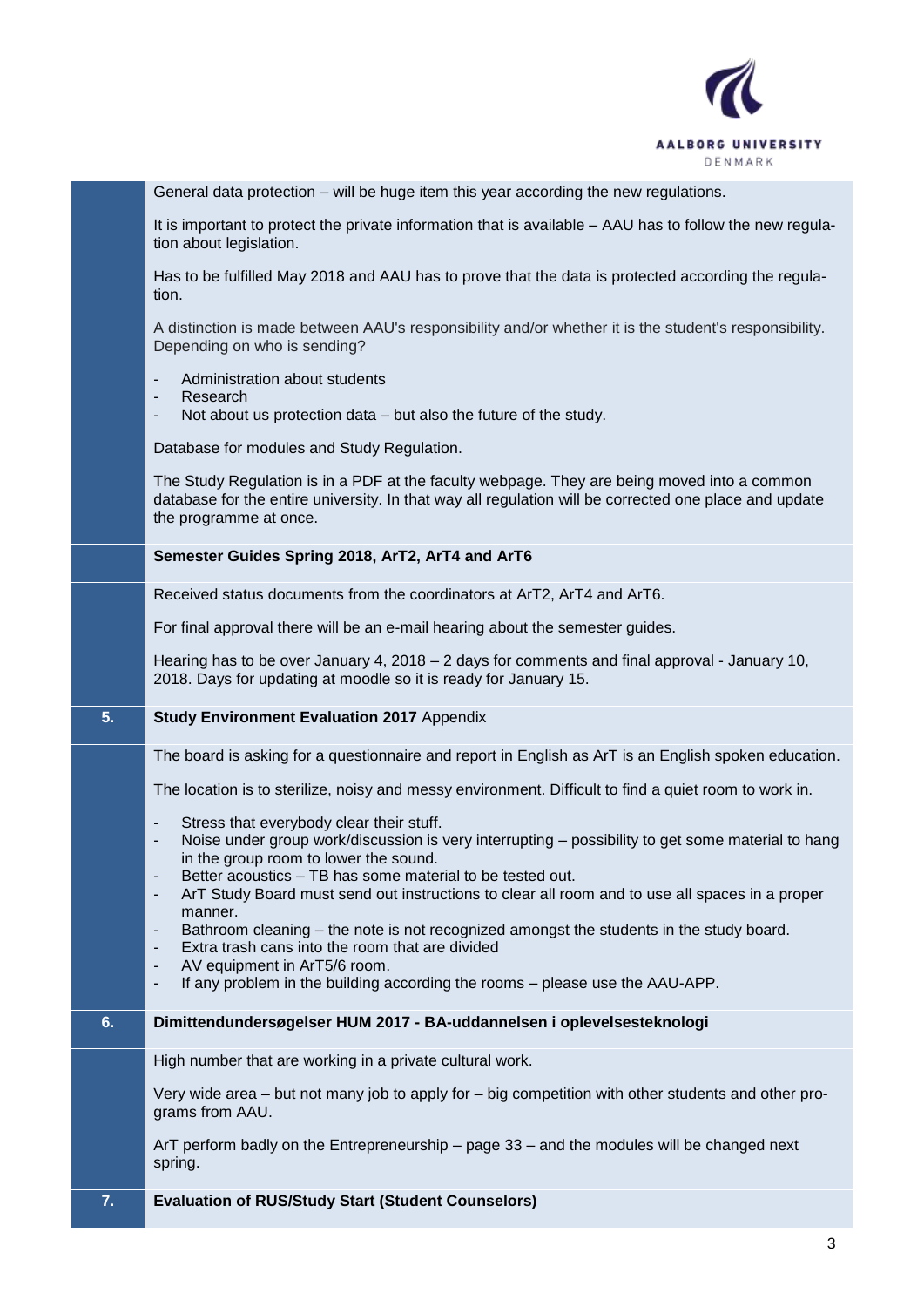

|     | Actions point for next year RUS                                                                                                                                                                                                                                                                                                                                                                                                                                                                                                                                                                                                                   |  |  |
|-----|---------------------------------------------------------------------------------------------------------------------------------------------------------------------------------------------------------------------------------------------------------------------------------------------------------------------------------------------------------------------------------------------------------------------------------------------------------------------------------------------------------------------------------------------------------------------------------------------------------------------------------------------------|--|--|
|     | Send an e-mail to all before semester start – including practical information (such as equipment<br>$\overline{\phantom{a}}$<br>list for the study).<br>Get more students involved/engaged in RUS.<br>٠<br>Less tutors hired but hours transformed to fewer persons with bigger engagement.<br>Send out an information with a RUS program, practical information, RUS trip + payment.<br>$\overline{\phantom{a}}$<br>Less events, but bigger? Up for discussion<br>$\qquad \qquad \blacksquare$<br>What type of events do we want? Overall or more specified?<br>٠<br>One big event, what is the study, employment, invite external partners<br>٠ |  |  |
|     | New events:                                                                                                                                                                                                                                                                                                                                                                                                                                                                                                                                                                                                                                       |  |  |
|     | <b>Gallery visits?</b><br>$\overline{\phantom{a}}$<br>Trip to Platform 4?<br>$\qquad \qquad \blacksquare$<br>Visit Kunsten?                                                                                                                                                                                                                                                                                                                                                                                                                                                                                                                       |  |  |
|     | ABH has started planning RUS for September 2018 her plans for next RUS is to shorten the pro-<br>gram - less events and to publish it sooner.                                                                                                                                                                                                                                                                                                                                                                                                                                                                                                     |  |  |
| 8.  | <b>Semester Evaluation ArT2 spring 2017 (LMBJ)</b>                                                                                                                                                                                                                                                                                                                                                                                                                                                                                                                                                                                                |  |  |
|     | ArT2 semester evaluation was approved. - and some of the suggested items has already been<br>solved. LMBJ will find out if there will be hours for hiring an teaching assistant in some of the tech-<br>nical lessons.                                                                                                                                                                                                                                                                                                                                                                                                                            |  |  |
| 9.  | <b>Exhibition initiative</b>                                                                                                                                                                                                                                                                                                                                                                                                                                                                                                                                                                                                                      |  |  |
|     |                                                                                                                                                                                                                                                                                                                                                                                                                                                                                                                                                                                                                                                   |  |  |
|     | JJJ gave a short summary of the suggestion to settle a group and make some general information<br>according the semester exhibitions.                                                                                                                                                                                                                                                                                                                                                                                                                                                                                                             |  |  |
|     | The Study Board backed up and like the idea to have a plan for the exhibition and that all knowledge<br>were collected for next semesters.                                                                                                                                                                                                                                                                                                                                                                                                                                                                                                        |  |  |
|     | There will be set up a group for the next exhibition - having a weekly meeting.                                                                                                                                                                                                                                                                                                                                                                                                                                                                                                                                                                   |  |  |
|     | AN make a room at moodle – for all students, supervisors and teachers.                                                                                                                                                                                                                                                                                                                                                                                                                                                                                                                                                                            |  |  |
| 10. | Money Budget - actual budget posts in 2017 (LMBJ)                                                                                                                                                                                                                                                                                                                                                                                                                                                                                                                                                                                                 |  |  |
|     | LMBJ has spent the rest of the 2017 budget.                                                                                                                                                                                                                                                                                                                                                                                                                                                                                                                                                                                                       |  |  |
|     | There has been bought:                                                                                                                                                                                                                                                                                                                                                                                                                                                                                                                                                                                                                            |  |  |
|     | Pneumatic equipment<br>-                                                                                                                                                                                                                                                                                                                                                                                                                                                                                                                                                                                                                          |  |  |
|     | badges<br>trip for 1 students to participate in a conference<br>Mats for Yoga.                                                                                                                                                                                                                                                                                                                                                                                                                                                                                                                                                                    |  |  |
| 11. | Meeting with international students (EAJ/DM)                                                                                                                                                                                                                                                                                                                                                                                                                                                                                                                                                                                                      |  |  |
|     | Postponed for next meeting.                                                                                                                                                                                                                                                                                                                                                                                                                                                                                                                                                                                                                       |  |  |
| 12. | Any further Business.                                                                                                                                                                                                                                                                                                                                                                                                                                                                                                                                                                                                                             |  |  |